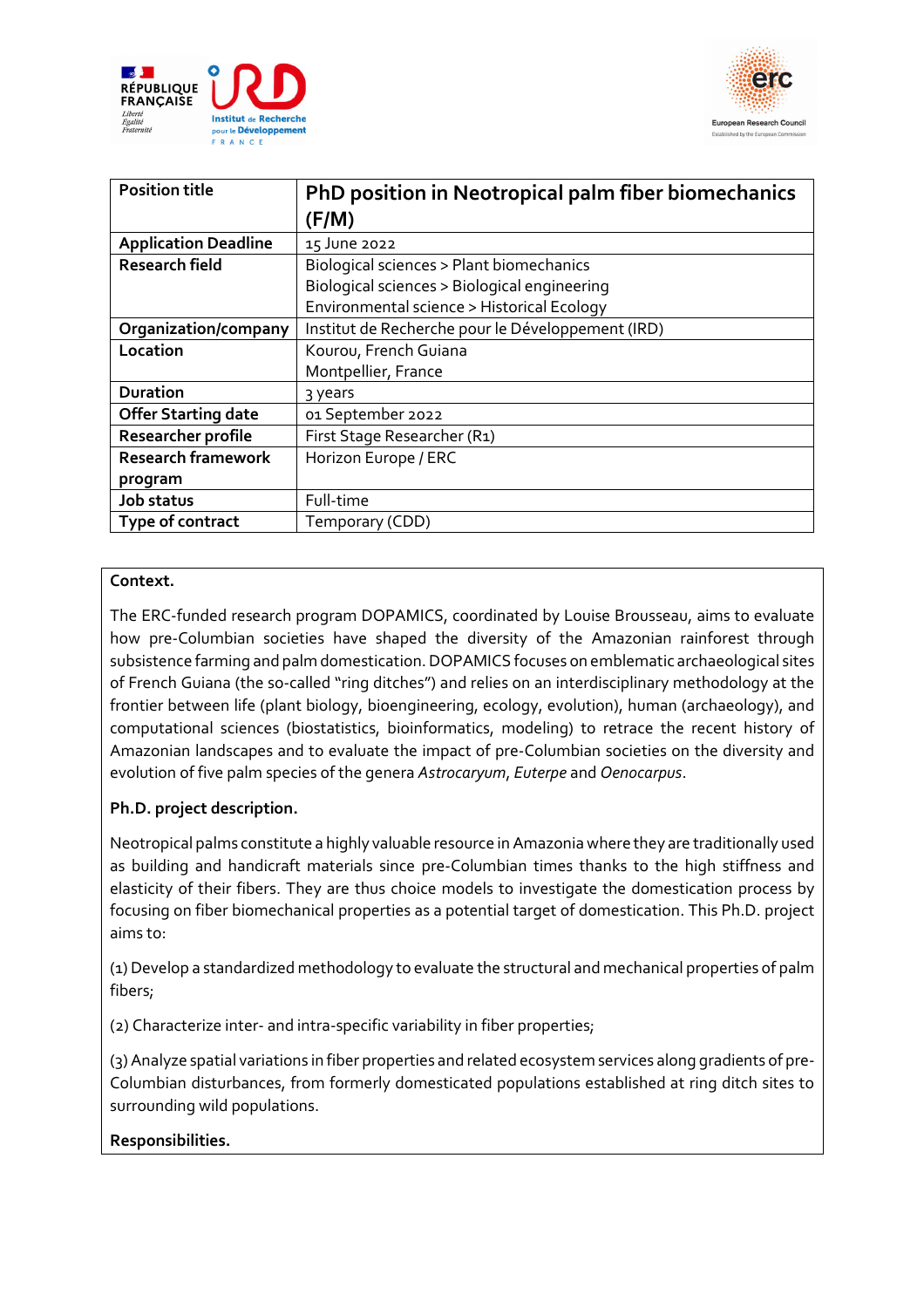



The successful applicant will participate in extensive field missions in the Amazonian rainforest of French Guiana and will be responsible of:

- Carrying out palm leaf sampling, conditioning and fiber extraction
- Characterizing fiber biomechanical properties (tensile tests) and microstructure
- Carrying out statistical analyses
- Publishing state-of-the-art research articles
- Disseminating scientific knowledge and discoveries through oral communications at international conferences and towards the society in French Guiana

## **Host laboratories.**

Under the supervision of Julie Bossu (CNRS, UMR EcoFoG), Louise Brousseau (IRD, UMR AMAP, coordinator of DOPAMICS) and Thierry Fourcaud (HDR, CIRAD, head of UMR AMAP), the Ph.D. candidate will integrate an interdisciplinary team and interact with experts from different scientific disciplines (biomechanics, ecology, evolution, botany, anthropology).

He or she will be hosted at the Wood Science lab of UMR EcoFoG (Kourou, French Guiana) and at the UMR AMAP (Montpellier, France), two permanent lab members of the Excellence Laboratory "CEnter of the study of Biodiversity in Amazonia" (LabEx CEBA). He or she will also have the opportunity to visit external platforms to carry out the experiments and acquire additional skills and complementary experience.

## **Profile**

## **Qualifications**.

A Master or Engineer's degree in plant biomechanics and/or wood science and/or plant science

**Skills**.

- A good background in statistical analyses (statistical testing, multivariate analysis) and a good command of R software
- A good knowledge of data management tools and IT tools (MS Word, Excel, etc.)
- The willingness to participate in extensive field missions in the Amazonian rainforest and to contribute to interdisciplinary research capacity building in intertropical regions
- Good teamwork skills
- A good physical condition
- Languages: English, French appreciated
- A driving licence (B) would be appreciated

## **Application**

Applications include: (1) curriculum vitae, (2) a cover letter outlining the applicant's motivations and research experience (single page), and (3) 1 or 2 name(s) of references or recommendation letter(s) with full contact information.

Applications must be sent to julie.bossu@cnrs.fr and louise.brousseau@ird.fr.

## **More information**

Host laboratories: